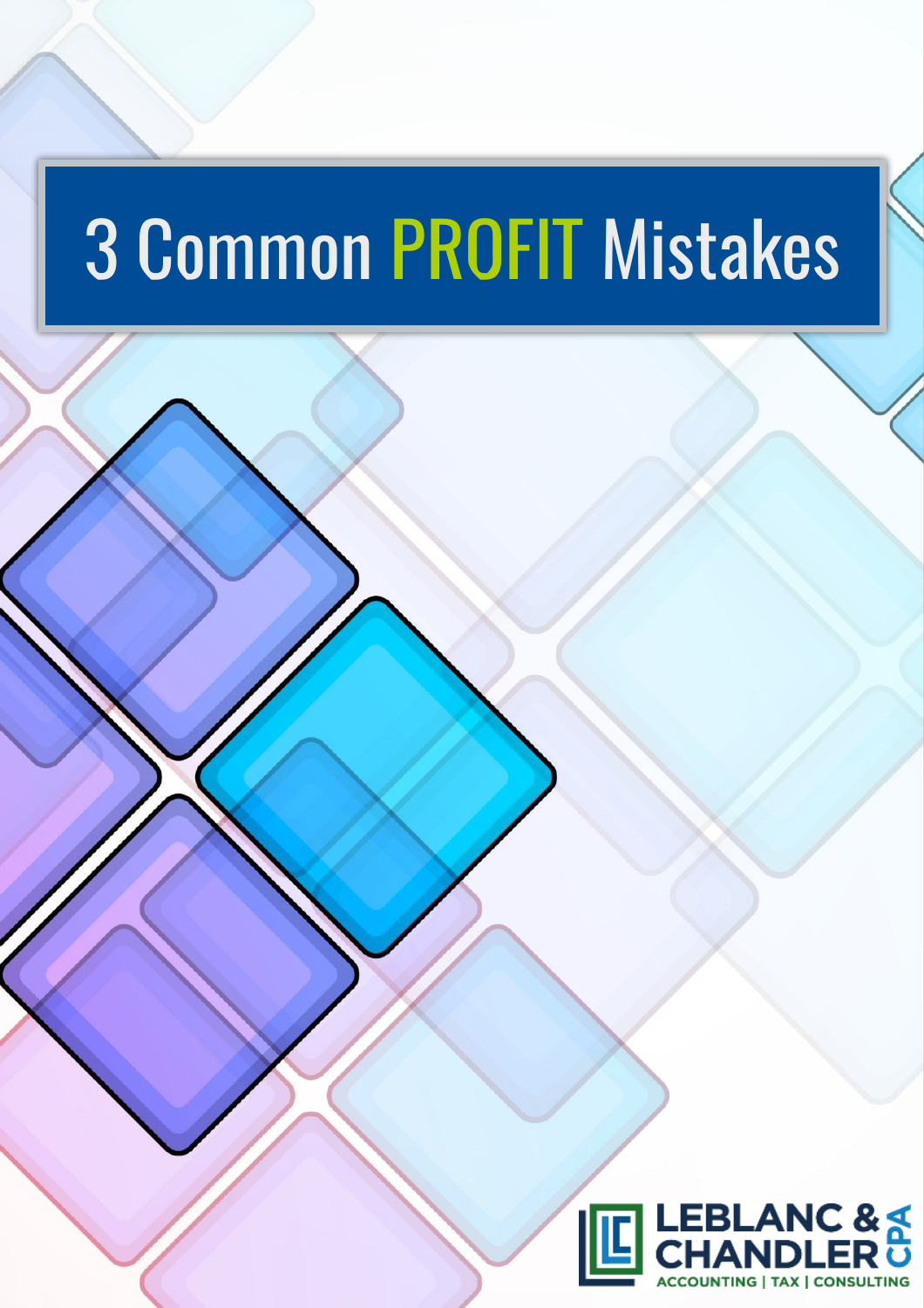### 1. SALES ARE NOT PROFIT

The biggest beginner mistake is assuming that sales areprofit.

People new to business can easily confuse sales with profit, but there is a very clear distinction between them. As the saying goes, 'sales are vanity, profit is sanity'.

Let's assume sales are going well in your new business. You're in a happy mood because you have all that profit coming in. Except it may not be profit...

Your profit is actually what is left after ALL your costs have been deducted from sales.

If you haven't calculated your selling prices correctly, the danger is that your business might seem to be thriving when it is in fact operating at a loss, or at very little profit.

It does happen.

The main point here is: NEVER set a selling price or tender a price for a job until you know ALL the costs involved.

There are two types of business costs. First are the variable costs. These are direct costs of production that vary with sales levels. They include the cost of raw materials or stock, and the direct labor costs of producing the goods or supplying a service.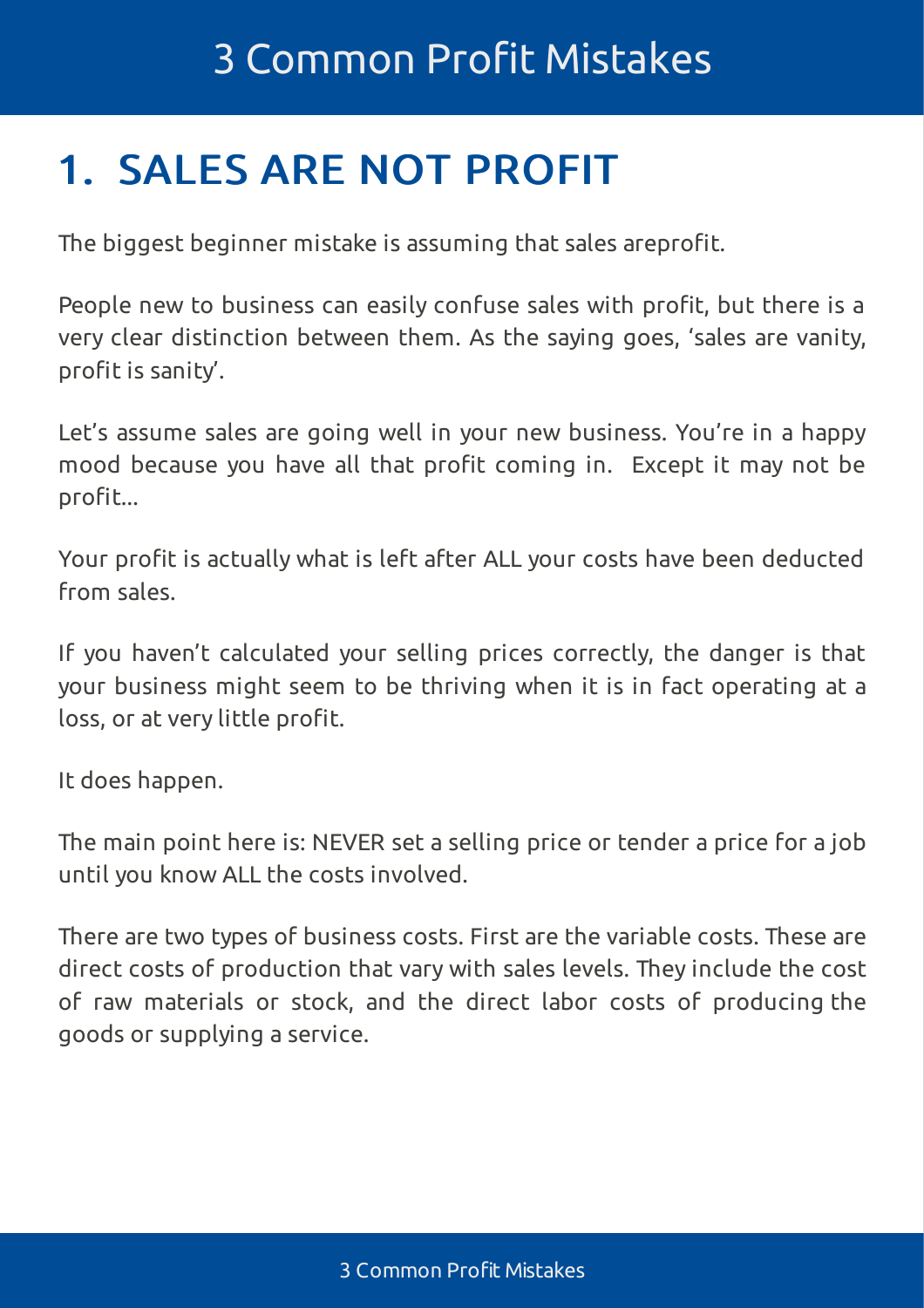#### 3 Common Profit Mistakes

Second, all businesses have fixed costs, also called overheads. However much or little you sell each month, you must pay relatively fixed costs such as rent or mortgage, phones and Internet, utilities, vehicles, loans and leases, and other office costs. You need to include these costs, or at least a percentage of them, in your pricing.

When you start a business, it's important to get your pricing and job costing checked by an experienced accountant or financial adviser, because they may well identify costs that you have overlooked.

Only when you know all your costs can you start selling with the confidence that your prices are profitable.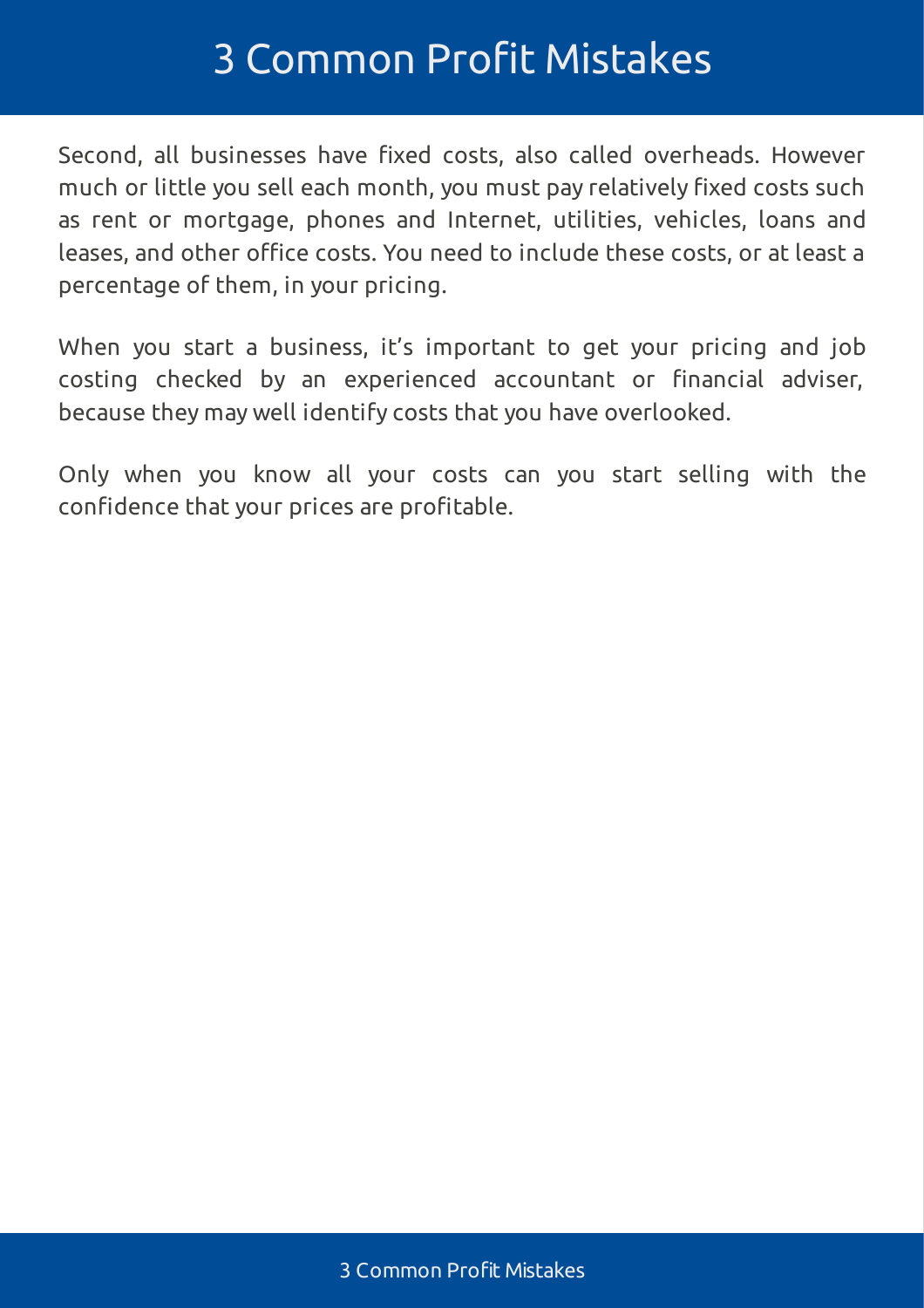#### <span id="page-3-0"></span>2. MARKUP IS NOT PROFIT MARGIN

Once you have calculated all your costs, you must include the profit margin you need to sustain the business. This leads on to the second profit mistake.

Many business owners assume that if they intend to make, say, a 20% profit, they can simply add 20% on to the cost price of a product or service. So if the item or service costs them \$100, they add on 20%, making the selling price \$120. They assume this will give them their desired profit margin of 20%.

Wrong.

Markup is not the same as profit margin. In this case, the owner may assume the business is making a 20% profit, but the profit on the actual sales price is only 16.67%.

You can use this formula to work out profit margin:

Price - Cost

Price x 100

In this example, 120 – 100 is 20, divided by 120 and multiplied by 100 (for a percentage), resulting in an actual profit margin of 16.67%.

You can use this formula to work out profit margin:

Price - Cost

Price x 100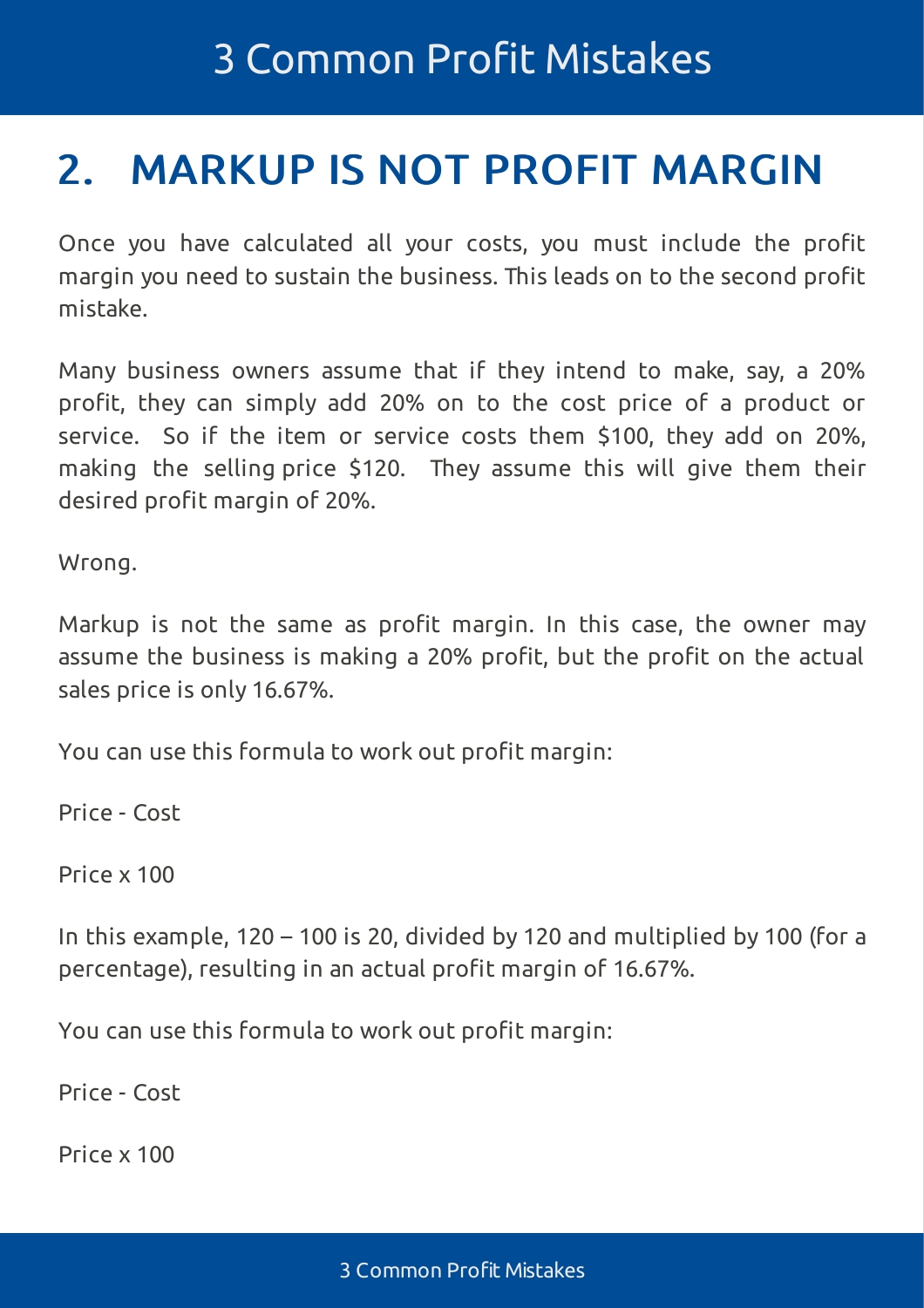#### 3 Common Profit Mistakes

In this example, 120 – 100 is 20, divided by 120 and multiplied by 100 (for a percentage), resulting in an actual profit margin of 16.67%.

So while the owner assumes the business is making 20% on all sales, the selling price is actually giving away 3.3% of the expected profit.

The gap between markup and profit margin keeps widening as required margins get higher. If you want to make a 50% profit margin on an item that costs \$100, the correct selling price would have to be \$200, since 50% of \$200 is \$100.

If you had instead simply added a 50% markup to the cost price of \$100, the selling price would have been set at \$150. Apply the formula above, and the profit margin works out to be only 33.3%. The mistake of using markup to achieve your desired 'profit margin' would have meant giving away nearly 17% of profit margin. You can see how dangerous this mistake can be to a business.

The point is to check your profit margins are really what you want them to be. Decide what minimum acceptable profit margin you need to sustain your business, and then get help if necessary from your financial adviser to check that your selling price will actually deliver the required profit margin.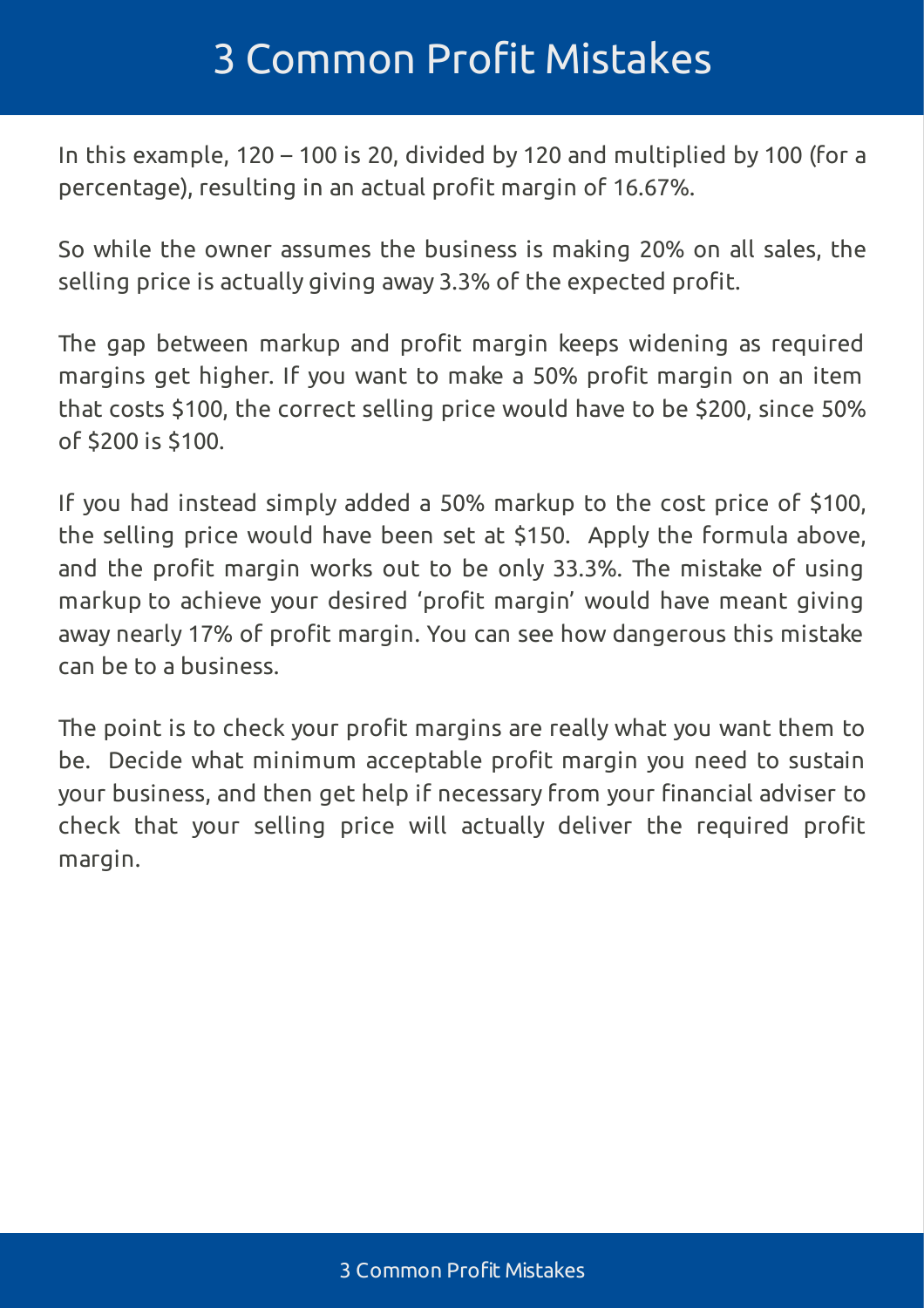## 3. PROFIT IS NOT YOUR SALARY

Many new business owners assume any surplus profit is what they should take out of the business as their salary. But profit has other purposes than providing a salary.

Your salary should instead be included as part of business costs, so profit more accurately becomes any surplus money left over after you have taken your salary and paid all other costs (including tax).

All businesses need profit and its purpose is to sustain and grow your business.

Of course it may take some time for a start-up business to reach the breakeven point and start making a profit. During this time you may not be able to draw much money from the business. Being thrifty during this period is a common necessity for start-up owners.

But in the medium to long term, you need to aim for a salary that is at least in line with what you could earn elsewhere as an employee – and preferably better. Otherwise, what is the point of all the risk and hard work in starting a business?

You also need to aim to make enough profit to continue growing your business and renewing the assets that help it produce the wealth. Your advisers can help you work out a sustainable profit level for your business, and this should be reflected in your pricing.